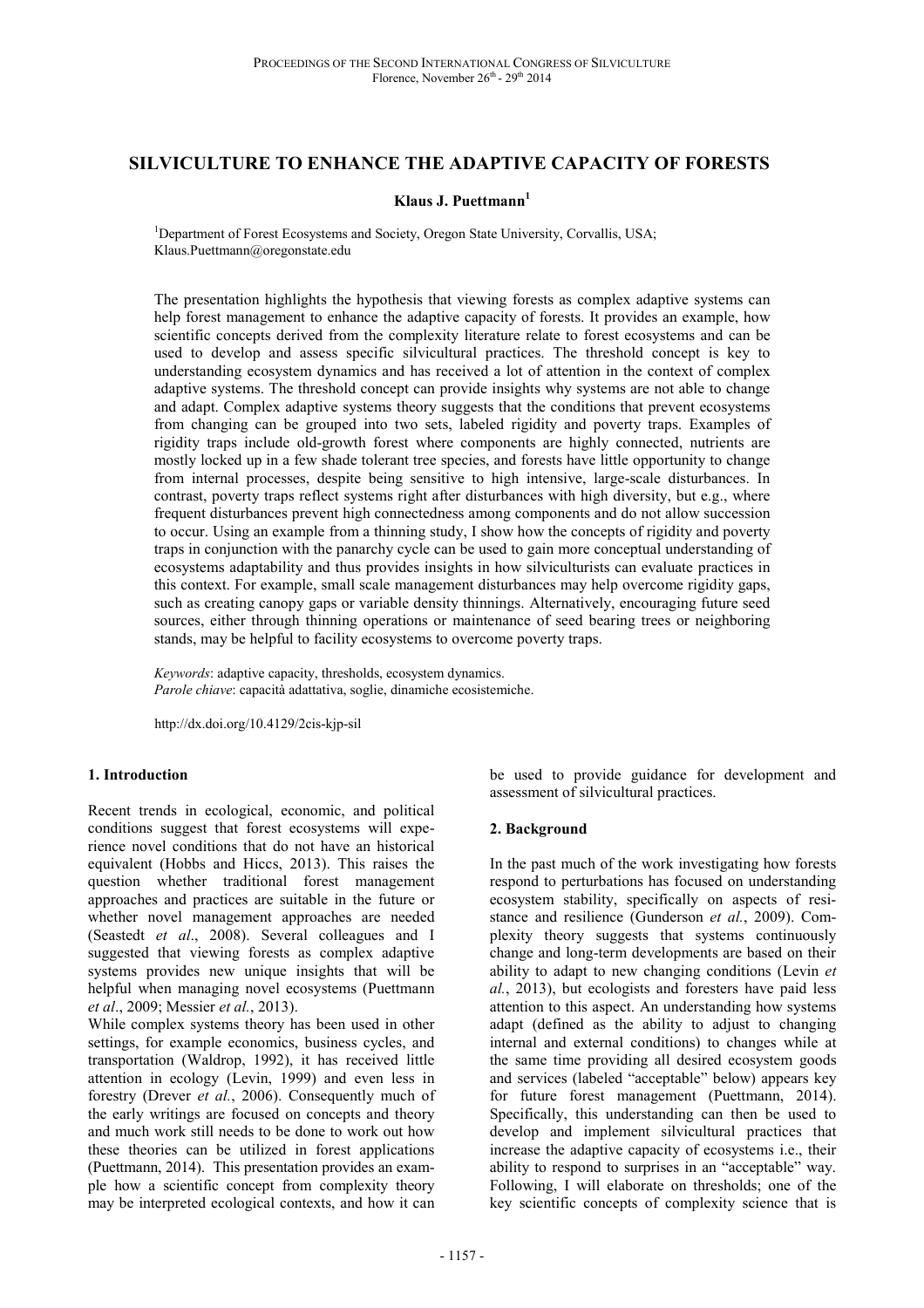crucial for understanding adaptive capacity and adaptation (Andersen *et al.*, 2009). My goal is to provide insights how a more formal understanding of the threshold concept can be used to develop and assess silvicultural practices that increase adaptive capacity of ecosystems.

As suggested above, the concepts of adaptability and stability are directly related. Much of our understanding about what keeps systems stable, can be more or less directly translated into an understanding of what keeps systems from changing and adapting. For example, negative feedback loops have been shown to be key self-enforcing mechanisms to balance out changes in external conditions (Bonan, 2008). A more detailed analysis of such processes suggests that conditions which prevent ecosystems from adapting can be described by two distinct models as rigidity traps and poverty traps (Carpenter and Brock, 2008).

# **3. Rigidity and Poverty Traps**

Rigidity traps are present when systems are highly connected, rigid, and inflexible (Allison and Hobbs, 2004). Mature old-growth forests can be viewed as an example of an ecosystem in a rigidity trap (Carpenter and Brock, 2008). Much of the biomass and nutrients are typically tied up in late successional tree species. Successional and stand dynamic processes had sufficient time to encourage connectedness, i.e., interactions such as competition and facilitation are dominant. Typical small scale disturbances do not lead to great modifications of structure and function. For example, mortality of single or small groups of trees typically leads to recruitment of shade tolerant trees, thus basically maintaining continuity of species composition and structural characteristics. Forests in the rigidity traps are not able to change through internal processes. However, such ecosystems are susceptible to intensive, large-scale disturbances that shift the ecosystem's structure and functioning to the point that they may compromise the ecosystem's ability to provide desired ecosystem goods and services. In many old-growth stands in the western US, stand replacing fires are an example of such disturbances.

In contrast, poverty traps contain a high diversity of components with low connectedness. Such conditions are found e.g., in forests after recent disturbances, especially when multiple disturbances occur at high frequencies (Carpenter and Brock, 2008) and disturbance tolerant shrubs, such as chaparral dominate. Thus, the potential for change is high, but it is not realized due to e.g., frequent external disturbances that prevent succession to proceed. Similarly to rigidity traps, poverty traps cannot be easily overcome through internal processes.

# **4. Ecosystem Dynamics**

To develop principles that allow silvicultural practices to be assessed in terms of their ability to overcome rigidity and poverty traps requires viewing these concepts in the context of larger scale ecosystem

dynamics. Specifically the panarchy cycle provides useful insights in this context (Gunderson and Holling, 2002, Drever *et al.*, 2006). For example, ecosystems in the conservation phase of the panarchy cycle have characteristics typically associated with rigidity traps, such as high connectedness. In contrast, ecosystems in the later parts of the release and the reorganization phases exhibit high diversity but low connectedness and thus can be viewed as examples of ecosystems in a poverty trap (Holling, 2001). Holling and coworkers (Gunderson and Holling, 2002) suggested two principles based on cross-scale interactions that are key for "creating and sustaining adaptive capability" (Holling, 2001, page 398) and thus can be utilized as a basis for forest management practices during the conservation phase and reorganization phases (Gunderson and Holling, 2002). To overcome rigidity traps, selected small-scale interventions ("revolt" sensu Gunderson and Holling 2002) can encourage changes in ecosystems in the conservation phase that do not have the same negative impacts as intensive, large-scale stand replacing disturbances. For example, silvicultural treatments such as cutting gaps or thinning to lower densities in old forests can break up the homogeneity in terms of structure and tree species composition, especially when early successional species regenerate (Ares *et al.,* 2010). This can be viewed as reducing the connectedness and increasing the diversity during the conservation phase and thus can act as a practice that may help ecosystems overcome rigidity traps. In contrast, poverty traps, which play out during the later release and reorganization phase, can be overcome by cross-scale interactions driven by a larger-scale cycle. This can be viewed as creating a type of memory ("remember" sensu Gunderson and Holling, 2002). Specifically, practices aimed at overcoming poverty traps are encouraging the variety of ecosystem components that may be negatively influenced during the release phase, but that can maintain or regain their functions and thus be quite influential moving the ecosystems through the reorganization phase (Drever *et al.*, 2006). For example, silvicultural practice that encourage seed productions, seed banks, or the sprouting ability of plants will facilitate the reorganization of ecosystems after disturbances and accelerate successional development.

Ecosystems that are considered in a rigidity or poverty trap can provide a challenge for silviculturists, specifically when external changes or trends, e.g., climate change, suggest that current ecosystem conditions are not adequate or suitable to provide the desired ecosystem goods and services in the future (Puettmann, 2011). In such situations silviculturists may be called upon to initiate or facilitate processes that initiate or encourage ecosystems to overcome the traps, while allowing ecosystems to change and adapt and at the same time provide desired ecosystem goods and services during this transition. I propose that a detailed understanding of factors and processes associated with rigidity and poverty traps and how these factors and processes are impacted by silvicultural practices is crucial in such situations.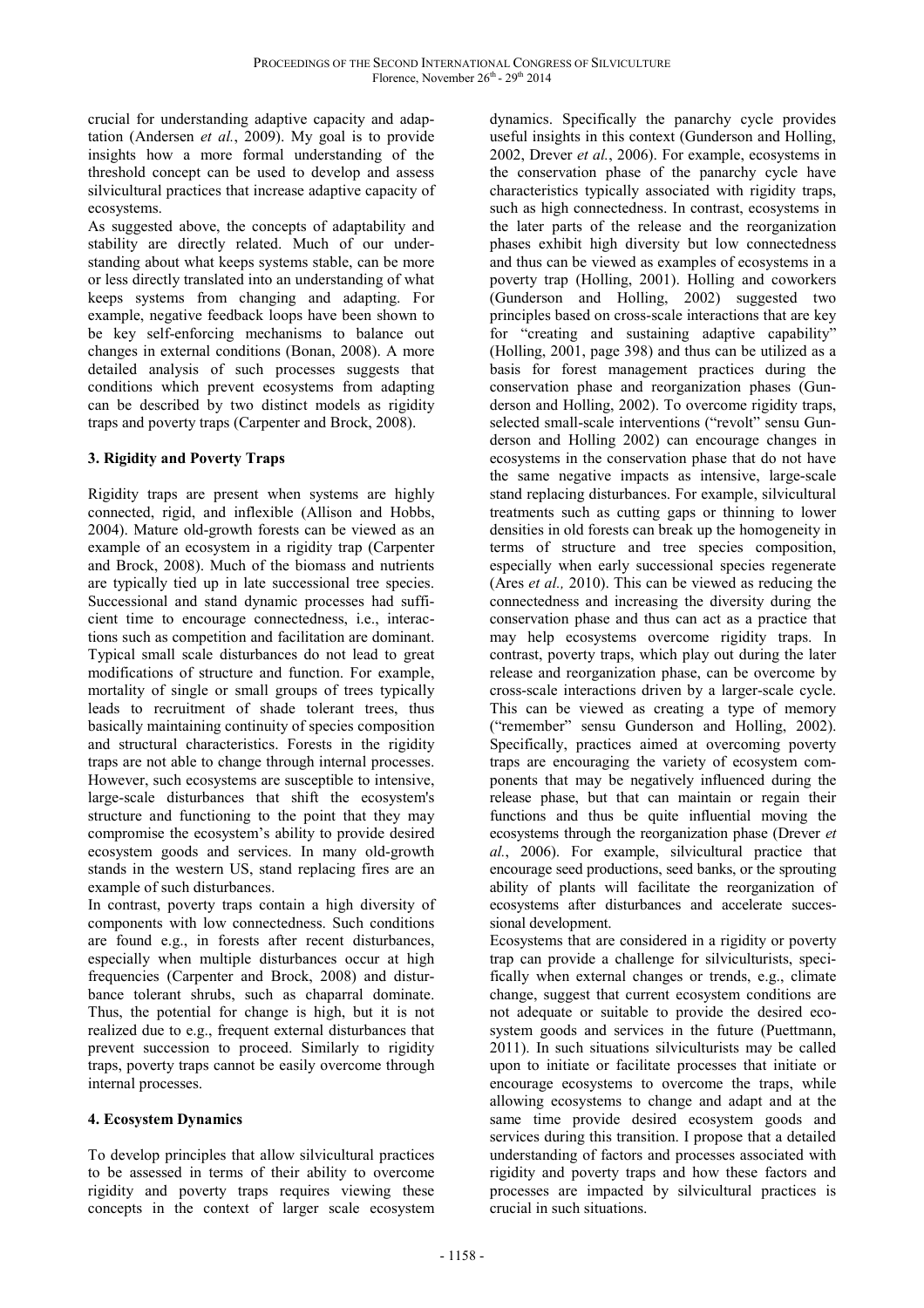## **5. Silviculture Example**

Silvicultural practices to overcome rigidity traps reduce connectedness and increase species diversity include high intensity or variable thinnings and cutting small gaps to establish a wider variety of species. Other examples include introduction or fostering of new tree species through seeding or planting. Both these practices should pay special attention to establishing early successional species, thereby increasing diversity, reduce connectedness, and thus shift the internal processes that determine system behavior (Dodson *et al.*, 2014).

In contrast, silvicultural practices that stress "remember" or legacies include thinning or other practices that increase the amount and diversity of understory vegetation or encourage the establishment of advanced regeneration (Ares *et al.*, 2010; Dodson *et al.*, 2014). In this case, species are of special interest that can survive or re-establish quickly after disturbances, such as sprouting species, species that can tolerate stress, such as drought, and species with the long-lived seed bank (Neill and Puettmann, 2013). Other practices to encourage ecosystems to overcome poverty traps include treatments such as thinning or fertilization that encourage seed production of trees that may survive large-scale disturbances. Alternatively, silvicultural treatments that encourage refuge areas in the context of landscape connectivity may provide seeds or provide habitat for key plants, animals, fungi, pollination sources, etc. that can reinvade and may be crucial for ecosystems as they reassemble after disturbances (Drever *et al.*, 2006). These treatments are especially valuable, if they are designed to ensure that desired ecosystem goods and services can be provided throughout the release and reorganization phase.

Next, I highlighted an example how silvicultural practices may have to be modified to encourage conditions that overcome rigidity traps and poverty traps. Data for this example came from the Density Management Study (Cissel *et al.*, 2006), in which we modified conventional thinning approaches to increase the spatial variability in otherwise homogenous Douglas-fir stands in western Oregon, Conventional thinning operations are typically designed to achieve homogenous conditions and to encourage growth of the residual trees. If the main objective is maximizing income, residual spacing and spatial layout, as well as selection criteria for cut and leave trees, typically focus on finding the optimal balance between individual tree and stand growth (Nyland, 2002). To encourage the adaptive capacity, we left leave islands untreated and created gaps (both from 0.1 to 0.4 hectare in size) and

areas with low residual densities (e.g., 50 trees per hectare) in addition to the conventional thinning areas with different residual densities. Our findings suggest that practices modified to encourage forests to overcome rigidity and poverty traps can be applied successfully on an operational basis and be profitable (Cissel *et al.*, 2006; Dodson *et al.*, 2012). Our treatments increased the spatial variability of overstory and understory vegetation and established natural regeneration of a variety of trees and other plants, including early successional species (i.e., increasing diversity and reducing connectedness). The higher amount of understory vegetation (Ares *et al.*, 2010) can act as a stabilizing force during the release and reorganization phase when, for example, overstory trees are killed by insects or windstorm (i.e., act as "remember" agents). Further detailed investigation highlighted that our treatments increased selected amount and diversity of understory species that are key for provision of food for wildlife and insects and at the same time are tolerant to drought and higher temperatures or able to re-sprout after disturbances. Thus, our treatments favoured elements that will allow forest ecosystems to adapt to various aspects of climate change, while providing various food sources for wildlife (Neill and Puettmann, 2013). Consequently, we concluded that the treatments, as applied in our study, were successful in facilitating mature *Douglas-fir* forests overcome rigidity and poverty traps and thus increased the adaptive capacity of the ecosystems to react to perturbations.

# **6. Conclusion**

The presentation concludes that the hypothesis was supported that concepts from complexity science like rigidity and poverty traps and the panarchy cycle can be useful when developing and assessing silvicultural practices in regards to their influence on adaptive capacity. As a next step, researchers and foresters need to test this hypothesis further by evaluating whether these principles are useful in a wider variety of ecosystems and management situations. Furthermore, researchers and foresters should assess their current suite of practices in this context, specifically whether silviculture practices influence specific factors associated with rigidity and poverty traps, and how these practices may have to be modified to facilitate that ecosystems overcome such traps. If such efforts are successful, the application of the trap and the associated threshold concepts can provide an example, how scientific theories from complexity science can be applied to develop silvicultural treatments that encourages the adaptive capacity of ecosystems.

Table 1. Selected characteristics of poverty trap and rigidity traps (modified from Carpenter and Brock, 2008).

| Rigidity Trap                                           | Poverty Trap                                                      |
|---------------------------------------------------------|-------------------------------------------------------------------|
| Highly connected, self-reinforcing inflexible           | Heterogeneity/diversity is high                                   |
| Nutrients locked up few species                         | Connectedness is low                                              |
| Little opportunity to change from endogenous process    | Potential for change is high, but not realized                    |
| Susceptible to high intensity, large-scale disturbances | Frequent changes or disturbances do not allow succession to occur |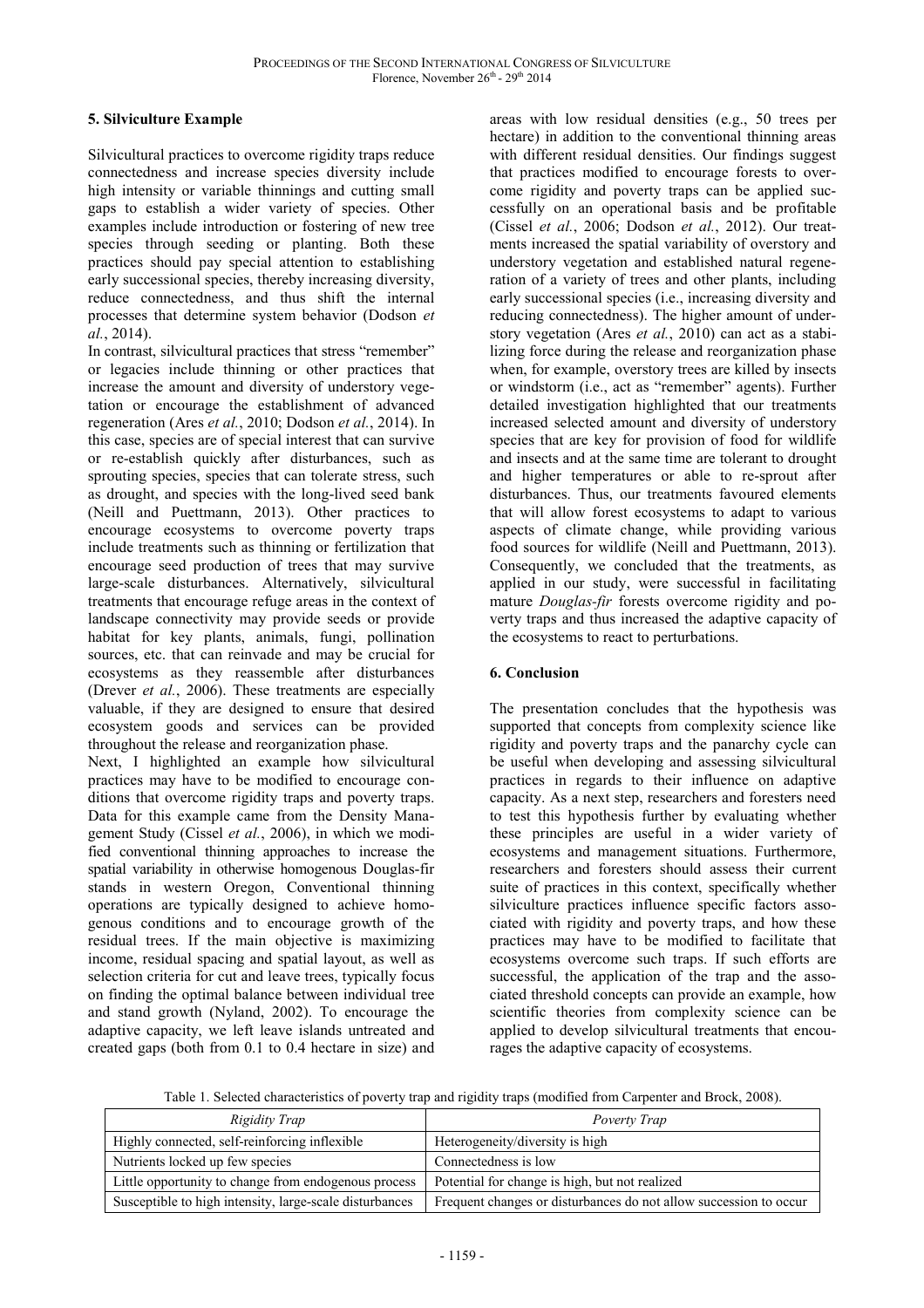| Rigidity Trap                             | Poverty Trap                                      |
|-------------------------------------------|---------------------------------------------------|
| Canopy gaps or low density areas          | Understory vegetation                             |
| Tree regeneration of a variety of species | Advanced tree regeneration                        |
| Early seral vegetation                    | Refuges, legacies (at stand and landscape scales) |
| New, introduced species                   | Landscape connectivity                            |

Table 2. Examples of vegetation characteristics that can facilitate forest ecosystems to overcome rigidity and poverty traps.

### **RIASSUNTO**

#### **Selvicoltura e aumento della capacità adattativa delle foreste**

Questo contributo evidenzia come l'ipotesi di considerare le foreste sistemi complessi e adattativi possa aiutare la gestione forestale ad aumentare la capacità adattativa delle foreste. Viene presentato un esempio di come i principi scientifici derivati dalla letteratura sulla complessità possano essere applicati agli ecosistemi forestali e usati per sviluppare e valutare specifiche pratiche selvicolturali. Il concetto di soglia è un concetto chiave per capire le dinamiche degli ecosistemi e ha ricevuto molta attenzione nel contesto dello studio dei sistemi complessi e adattativi. Qui si esamina il concetto di soglia e la sua utilità per spiegare perché certi sistemi non sono in grado di cambiare e adattarsi. La teoria dei sistemi complessi e adattativi suggerisce che le condizioni che impediscono agli ecosistemi di cambiare possono essere divise in due categorie, definite rispettivamente trappole della rigidità e trappole della povertà. Esempi di trappole della rigidità includono le foreste vetuste dove i componenti sono strettamente connessi, i nutrienti sono bloccati in poche specie tolleranti, e le foreste hanno poca opportunità per cambiare a seguito di processi interni, pur essendo sensibili ai disturbi. Al contrario, le trappole della povertà rappresentano sistemi con alta diversità ma disturbi frequenti che impediscono una elevata connessione tra i componenti del sistema e non consentono il verificarsi di successioni. Usando un esempio da uno studio sui diradamenti, spiego come i concetti di trappole della rigidità e della povertà, insieme al ciclo della panarchia, possano essere usati per ottenere una comprensione più concettuale della adattabilità degli ecosistemi e così dare alcune indicazioni ai selvicoltori su come valutare le pratiche selvicolturali in questo contesto. Per esempio, una gestione che emuli regimi di disturbo a piccola scala, come creare *gaps* nella copertura arborea, oppure diradamenti che rilasciano densità diversificate, possono aiutare a superare le trappole della rigidità. In alternativa, incoraggiare la disponibilità futura di seme attraverso diradamenti, oppure mantenendo alberi o popolamenti portaseme, può essere utile per aiutare gli ecosistemi a superare le trappole della povertà.

#### **REFERENCES**

- Allison H., Hobbs R., 2004 *Resilience, adaptive capacity, and the lock-in trap of the western Australian agricultural region*. Ecology and Society, 9.
- Andersen T., Carstensen J., Hernandez-Garcia E., Duarte C., 2009 – *Ecological thresholds and regime shifts: approaches to identification*. Trends in Ecology & Evolution, 24: 49-57.

http://dx.doi.org/10.1016/j.tree.2008.07.014

- Ares A., Neill A., Puettmann K., 2010 *Understory abundance, species diversity and functional attribute response to thinning in coniferous stands*. Forest Ecology and Management, 260: 1104-1113. http://dx.doi.org/10.1016/j.foreco.2010.06.023
- Bonan G., 2008 *Forests and climate change: forcings, feedbacks, and the climate benefits of forests.* Science, 320: 1444-1449.

http://dx.doi.org/10.1126/science.1155121

- Carpenter S., Brock W., 2008 *Adaptive capacity and traps*. Ecology and Society, 13: 40.
- Cissel J., Anderson P., Olson D., Puettmann K., Berryman S., Chan S., Thompson C., 2006 – *BLM Density Management and Riparian Buffer Study: Establishment Report and Study Plan,* pp. 151.
- Dodson E., Ares A., Puettmann K., 2012 *Early responses to thinning treatments designed to accelerate late successional forest structure in young coniferous stands of western Oregon, USA.* Canadian Journal of Forest Research, 42: 345-355.

http://dx.doi.org/10.1139/x11-188

- Dodson E., Burton J., Puettmann K., 2014 *Multiscale controls on natural regeneration dynamics after partial overstory removal in Douglas-fir Forests in western Oregon, USA.* Forest Science, 60: 953-961.
- Drever C., Peterson, G., Messier C., Bergeron Y., Flannigan M., 2006 – *Can forest management based on natural disturbances maintain ecological resilience?* Canadian Journal of Forest Research-Revue Canadienne De Recherche Forestiere, 36: 2285- 2299. http://dx.doi.org/10.1139/x06-132
- Gunderson L., Holling C., 2002 *Panarchy: Understanding transformations in human and natural systems*. Island Press, Washington, DC., pp. 507.
- Gunderson L., Allen C., Holling C., 2009 –*Foundations of ecological resilience*. Island Press, pp.466.
- Hobbs R., Hiccs E., 2013 N*ovel Ecosystems: Intervening in the new ecological world order.* Wiley-Blackwell, pp. 368.